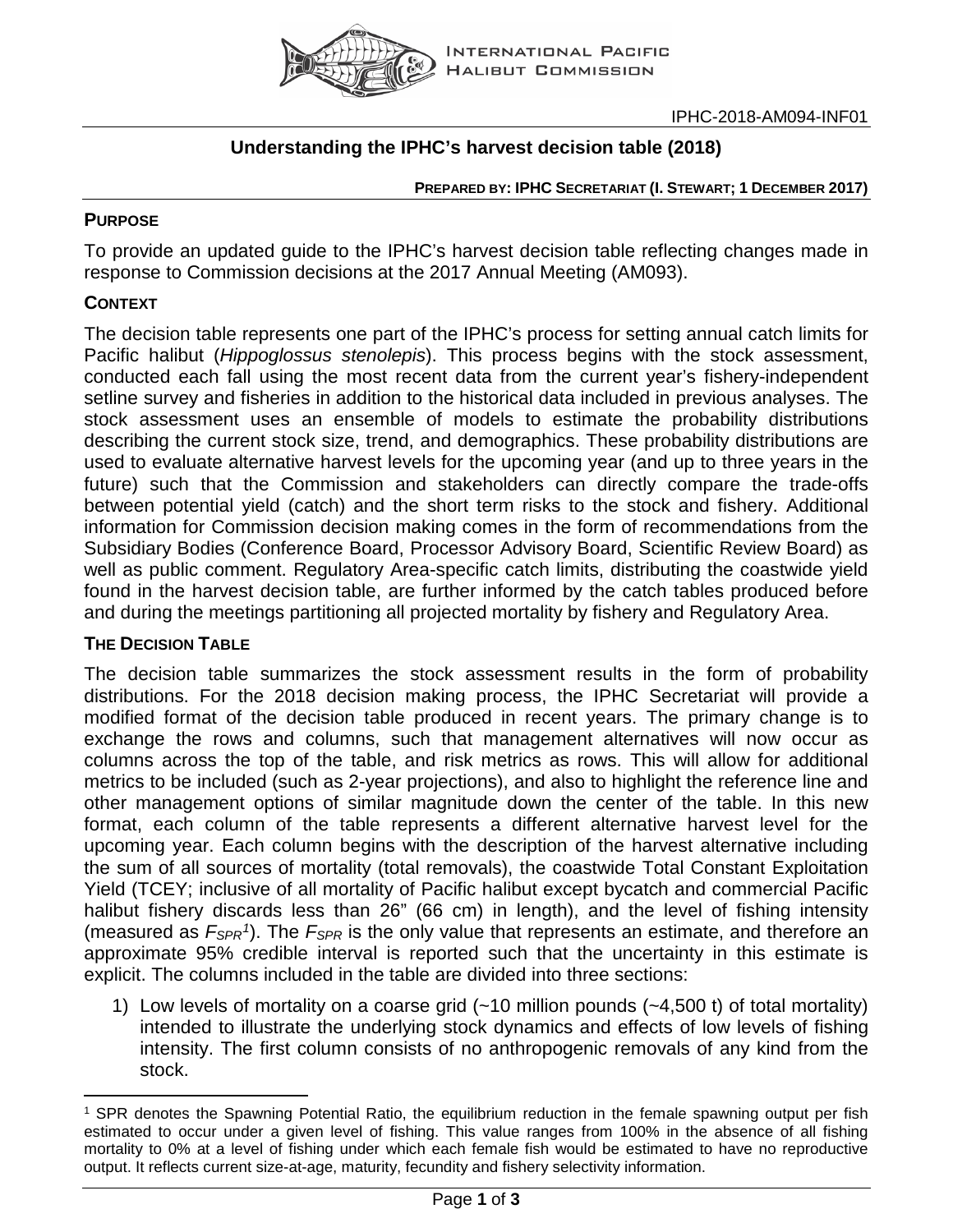- 2) A finer grid of catch limits (in  $\sim$  1-2 million pound (450-900 t) increments) centered on the reference level of fishing intensity (SPR=46%). The reference level represents the average fishing intensity over the period 2014-2016, and was selected during the 2017 AM as an interim point of comparison pending results from the IPHC's ongoing Management Strategy Evaluation (MSE) process.
- 3) High levels of mortality (again on a coarse grid) for evaluating the effects of very high fishing intensity.

Additional columns are added as needed during the decision making process in order to place specific alternatives in context, e.g. historically, these have included the previous year's catch limits, alternative harvest rates, incremental changes between specific alternatives, and others. It is anticipated that one or more alternative fishing intensity levels will be included this year for comparison with MSE results.

The body of the table represents the probability (in times out of 100; this can be thought of as a percent or a ratio) estimated from the assessment ensemble of a specific outcome for set of management risk metrics. These metrics are divided into four categories:

- 1) *Stock trend* (rows a-f). Stock trend is defined as the probability of a decrease in female spawning biomass. This probability is estimated after the first year of the projection (row a), two years (row c), and three years into the future (row e). In order to gauge the severity of any projected decrease, the probability of at least a 5% decrease is also reported for one year (row b), two year (row d), and three year (row f) projections. Projections are limited to three years in order to avoid substantial influence of incoming year-classes (cohorts) that are not yet well informed by observed data. These risk metrics are independent of any harvest strategy policy considerations.
- 2) *Stock status* (rows g-l). Stock status is calculated relative to the threshold and limit female spawning biomass reference points used in the IPHC's historical harvest policy. The risk metrics are the probability of dropping (or remaining) below the *SB30%*[2](#page-1-0) threshold (at which the historical harvest policy suggested a reduction in fishing intensity) in one year (row g), two years (row i), or three years (row k) or the *SB<sub>20%</sub>* limit reference point (at which the historical harvest policy suggested suspending directed fishing) in one through three years (rows h,j, and l).
- 3) *Fishery trend* (rows m-r). Fishery trend reflects the probability that the TCEY would have to be reduced in order to achieve the reference level of fishing intensity after one year (row m), two years (row o), and three years (row q). In order to gauge the severity of any projected decrease, the probability of at least a 10% decrease is also reported for one year (row n), two year (row p), and three year (row r) projections.
- 4) *Fishery status* (row s). Fishery status reflects the probability that the catch level for that row would result in a fishing intensity that exceeds the reference level (SPR=46%). By definition, the column corresponding to the reference level of fishing intensity will have a probability of 50/100 (or 50%). The IPHC does not currently have a limit reference point (i.e., an overfishing level) for evaluation in this section of the table.

An example harvest decision table is provided on the next page.

<span id="page-1-0"></span> <sup>2</sup> SB30% and SB20% are currently calculated using historical definitions of average recruitment and average spawning biomass per recruit. These calculations are under review during 2017 and may be replaced with dynamic reference points that better reflect current stock biology in the future.